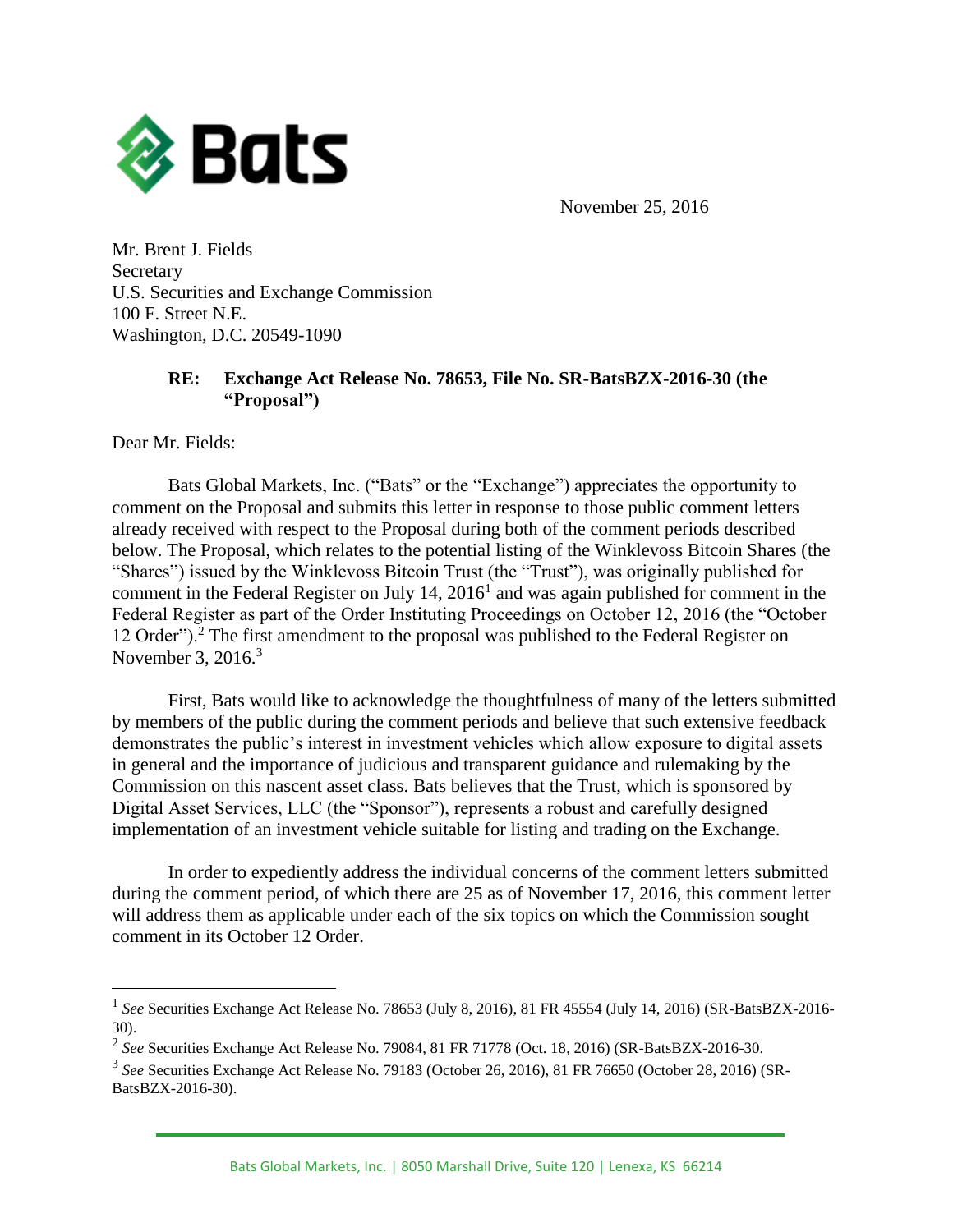Mr. Brent J. Fields November 25, 2016 Page 2 of 10

 $\overline{a}$ 

**1. What are commenters' views about the current stability, resilience, fairness, and efficiency of the markets on which [bitcoins] are traded? What are commenters' views on whether an asset with the novel and unique properties of a bitcoin is an appropriate underlying asset for a product that will be traded on a national securities exchange? What are commenters' views on the risk of loss via computer hacking posed by such an asset? What are commenters' views on whether an ETP based on such an asset would be susceptible to manipulation?**

As noted by a variety of commenters<sup>4</sup> and as demonstrated by a variety of empirical measures, the global bitcoin marketplace has matured substantially over the last several years. Not only does price discovery occur on a wide variety of diverse and independent exchanges, price stability itself has increased as well, with daily volatility of returns similar to that of other commonly traded asset classes.<sup>5</sup> Like any developing asset class, this trend is likely to continue and to ultimately be aided by the availability of regulated investment vehicles such as the proposed Shares of the Trust. The increasing strength and resilience of the global bitcoin marketplace only serves to reduce the likelihood of price manipulation. In fact, it is widely accepted that arbitrage opportunities across globally diverse marketplaces allow market participants to ensure approximately equivalent pricing worldwide.<sup>6</sup> Bitcoin pricing, despite its relative novelty, has evolved to a level of worldwide pricing efficiency similar to other global commodities, in part due to the ease with which it can be "transported" between marketplaces in diverse geographies and jurisdictions.

In addition, the emergence of diverse exchanges and marketplaces has further contributed to the robustness of the global bitcoin marketplace, as it would for any traditional asset class. The global bitcoin marketplace is unique, however, in that so-called "exchanges" typically also provide services which for other asset classes are often segregated into separate entities, namely, brokerages, clearinghouses, and depositories. Unfortunately, only a minority of global bitcoin exchanges are fully regulated for their fiduciary and custodial activities. Gemini Trust Company, LLC, the proposed custodian of the Trust (the "Custodian"), and itBit Trust Company, LLC, are,

<sup>&</sup>lt;sup>4</sup> See, e.g., letters from Chris Burniske (November 8, 2016) (hereinafter, "Burniske Letter"), Rodger Delehanty (October 14, 2016) (hereinafter, "Delehanty Letter"), Xin Lu (October 13, 2016) (hereinafter, "Lu Letter") Guillaume Lethuillier (July 26, 2016) (hereinafter, "Lethuillier Letter"), and Dylan (October 14, 2016) (hereinafter, "Dylan Letter"). All comments on the proposed rule change are available on the Commission's website at: https://www.sec.gov/comments/sr-batsbzx-2016-30/batsbzx201630.shtml.

<sup>5</sup> *See, e.g.*, Burniske Letter at 3–4, citing data sourced from Bloomberg and CoinDesk; Andrew Griffin, *Pound sterling becomes more unstable than Bitcoin following Brexit*, The Independent, July 10, 2016, available at: http://www.independent.co.uk/news/business/news/brexit-pound-sterling-bitcoin-prices-unstable-volatile-exchangereferendum-a7129311.html; and Stephanie Yang, *Is Bitcoin Becoming More Stable than Gold?*, The Wall Street Journal, April 19, 2016, available at: http://blogs.wsj.com/moneybeat/2016/04/19/is-bitcoin-becoming-more-stablethan-gold/.

 $6$  This concept is ubiquitous in the study of microeconomics and is termed the "Law of One Price." See generally Karl Gunnar Persson, *Definitions and Explanation of the Law of One Price*, Economic History Services, February 10, 2008, available at: http://eh.net/encyclopedia/the-law-of-one-price/ (an academic and historical discussion of the Law of One Price).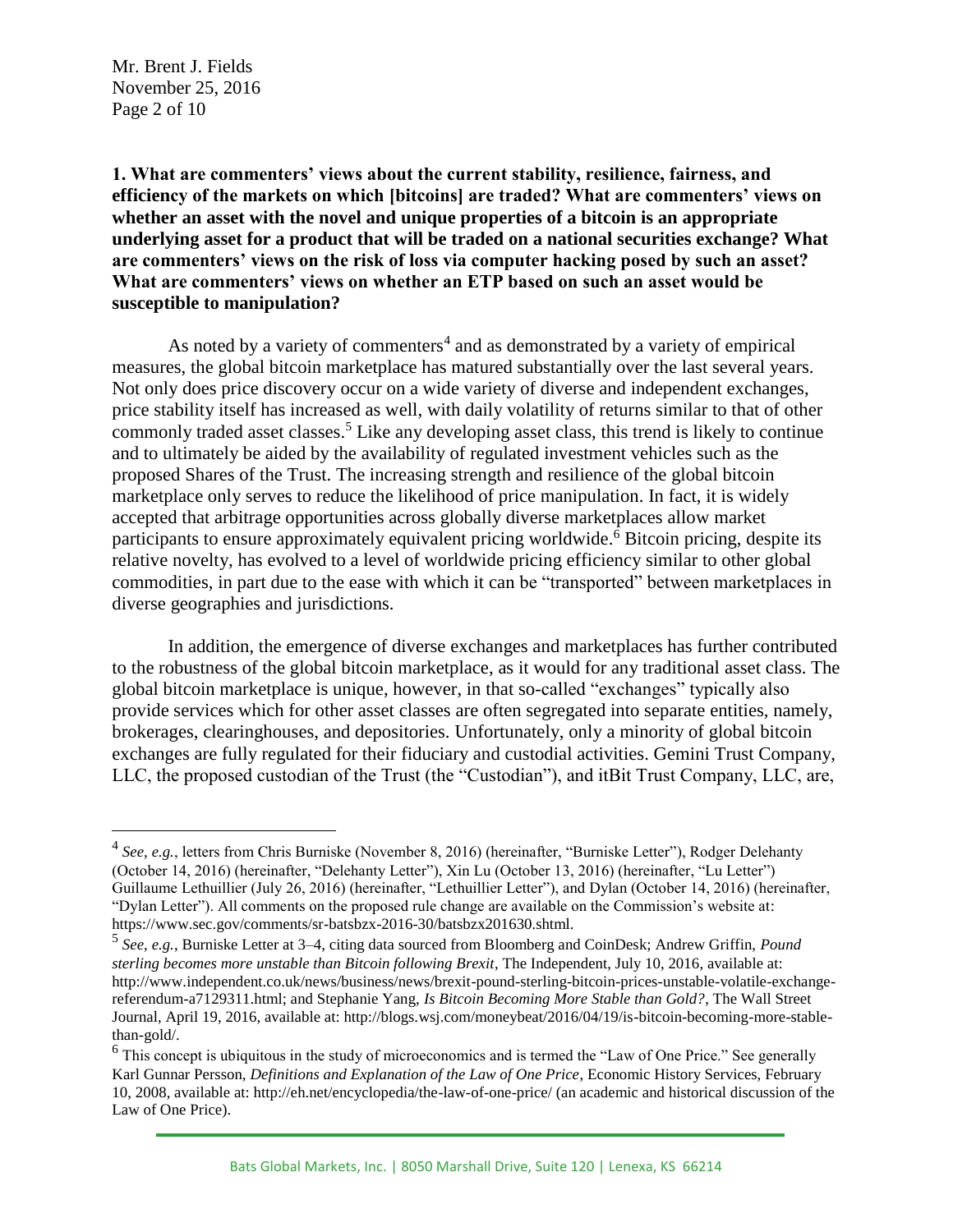Mr. Brent J. Fields November 25, 2016 Page 3 of 10

 $\overline{a}$ 

to our knowledge, the only two exchange operators which are subject to substantive regulation.<sup>7</sup> Each is overseen by the New York State Department of Financial Services (the "NYSDFS").

Although no federal agency has yet sought to explicitly regulate bitcoin, the Commodity Futures Trading Commission (the "CFTC") has expressly stated its view that bitcoin is a commodity<sup>8</sup> as defined under the Commodities Exchange Act of 1936 (the "CEA").<sup>9</sup> Bats agrees with this classification in that, while novel and unique in some regards, bitcoin is similar to other commodities, such as gold, which currently form the basis of a number of Commission-approved ETPs similar in structure to the proposed Trust.<sup>10</sup>

Because the CFTC has expressly designated bitcoin as a commodity, the CFTC is broadly responsible for the integrity of bitcoin spot markets in the United States.<sup>11</sup> While the CFTC has not yet brought any enforcement actions based on the anti-manipulation provisions of the CEA, it has issued orders against bitcoin exchanges both domestically and abroad for engaging in other activity prohibited by the CEA.<sup>12</sup> As such, a regulatory framework for providing oversight and deterring market manipulation currently exists in the United States.

Despite existing regulation, hacking and theft of funds on exchanges or other marketplaces unaffiliated with the Trust nevertheless have the potential to affect the price of bitcoin. In the past, major hacking events have led to temporary price dislocations; however, as noted above, the availability of diverse trading venues suggests that an isolated event, even if significant in scale, is unlikely to result in a single point of failure in the global bitcoin marketplace. On a related issue, the Exchange notes that the Custodian has instituted extremely robust security measures with respect to the bitcoin held on behalf of the Trust, as detailed in the most recent amendment to its Registration Statement<sup>13</sup> and as quoted below.

# **2. According to the Exchange, the Gemini Exchange Spot Price is representative of the accurate price of a bitcoin because of the positive price-discovery attributes of the Gemini**

<sup>7</sup> *See, e.g.*, NY Banking Law § 102-a, which defines and states requirements of limited liability trust companies; and § 96 *et seq.*, which enumerates the general powers and obligations of such companies.

<sup>8</sup> *See In re Coinflip*, Inc., No. 15-29 (CFTC Sept. 17, 2015) (hereinafter, "Coinflip").

 $9$  7 U.S.C. § 1a(9). In effect, the CFTC's ruling implicitly indicated that bitcoin is an "exempt commodity," as defined in 7 U.S.C. § 1a(20).

<sup>10</sup> *See, e.g.*, SPDR Gold Trust ("GLD"), iShares Gold Trust ("IAU"), and iShares Silver Trust ("SLV").

<sup>&</sup>lt;sup>11</sup> "[I]t shall be unlawful for any person, directly or indirectly, to manipulate or attempt to manipulate the price of...any commodity." 7 U.S.C. §9(3).

<sup>&</sup>lt;sup>12</sup> *See, e.g.*, Coinflip (respondents operated a facility for trading swaps without being registered as a swap execution facility or designated contract market); *In re* BFXNA Inc., Case No. 16-19 (CFTC June 2, 2016) (hereinafter, "BFXNA") (respondent permitted users to borrow funds for trading on a leveraged, margined, or financed basis without registration with the CFTC); and *In re* TeraExchange LLC, Case No. 15-33 (CFTC September 24, 2015) (respondent enabled a transaction in a non-deliverable forward contract without registration with the CFTC).

<sup>13</sup> *See* Amendment No. 7 to the Registration Statement on Form S-1 of Winklevoss Bitcoin Trust, as filed with the U.S. Securities and Exchange Commission on October 18, 2016 (available at

https://www.sec.gov/Archives/edgar/data/1579346/000119312516740874/d252018ds1a.htm) (hereinafter, "Amendment No. 7").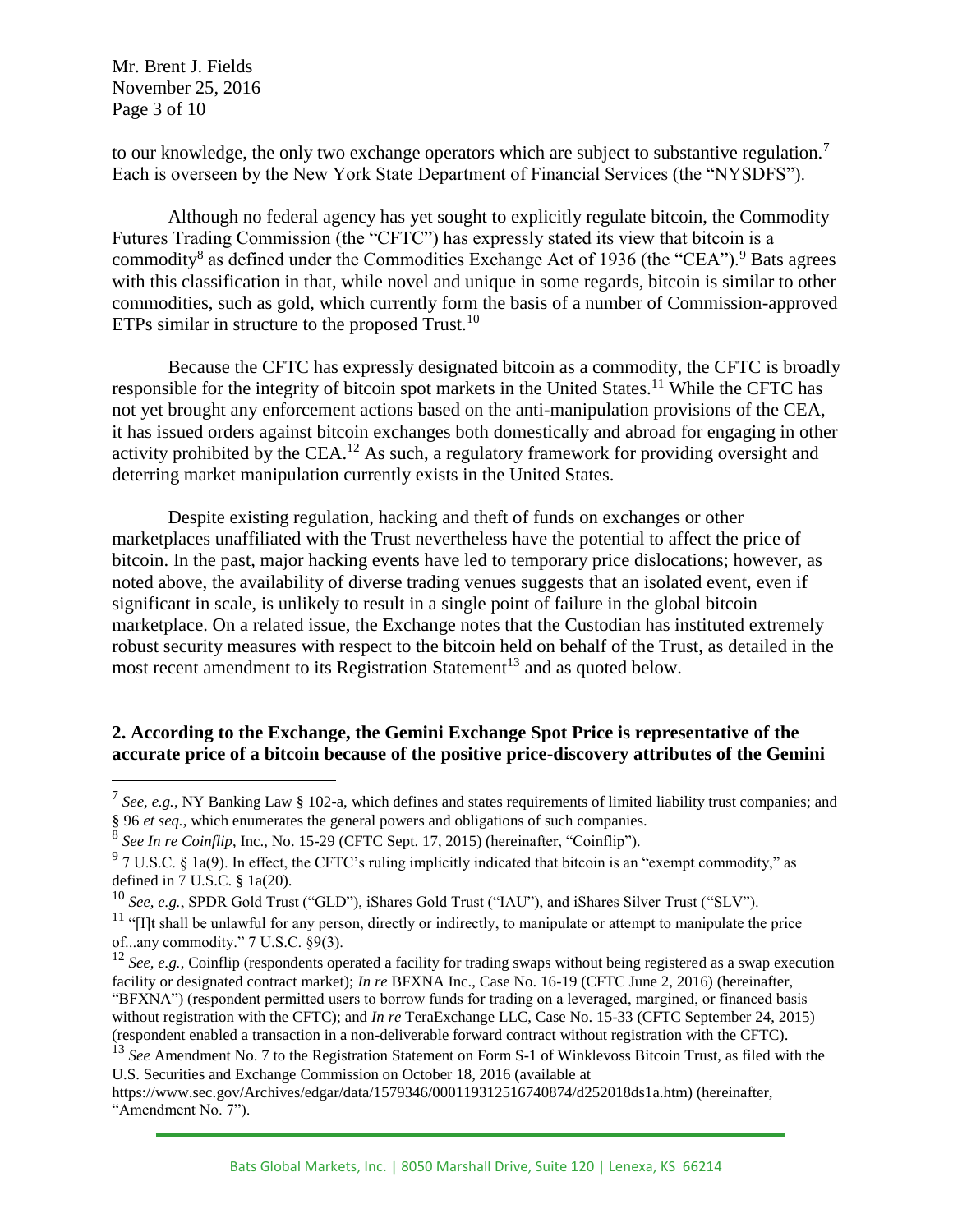Mr. Brent J. Fields November 25, 2016 Page 4 of 10

 $\overline{a}$ 

#### **Exchange marketplace. What are commenters' views on the manner in which the Trust proposes to value its holdings?**

Several comment letters express concern about the determination of the Trust's net asset value (the "NAV") and consequently the value of the Trust's holdings.<sup>14</sup> First, Bats notes that the Sponsor has updated the description in the Registration Statement of the NAV calculation mechanism for the Trust to reflect the use of the Gemini Exchange Auction Price (as discussed below). As detailed below and in the Registration Statement, The Exchange expects that the Gemini Exchange Auction Price will provide an accurate representation of the price of bitcoin on each day the Exchange is open for trading. Moreover, as described in detail in the Registration Statement, if the Sponsor determines in good faith on a given day that the Gemini Exchange Auction Price does not reflect the fair market value for bitcoin, the Sponsor has established an alternate means by which to value the Trust's bitcoin.

While bitcoin price "indices" using weighted or time-lagged averaging of prices across multiple venues (or, in the case of one particular "index," a single venue) have become commonplace within the bitcoin ecosystem, this is an anomaly for a fungible asset. The Exchange is unaware of another fungible asset in which such indexing methodologies are used. Equitable pricing across marketplaces in other fungible assets, such as commodities and equities, occurs because arbitrageurs and other market participants are driven by their own economic interest. Other series of Commodity-Based Trust Shares such as GLD and IAU are based on pricing information from a single market, the LBMA Gold Price, and the Exchange does not believe that there is any reason that the Shares should be treated any differently.

Furthermore, the Exchange believes that the use of a single pricing mechanism will lead to a more stable valuation since it will allow for simple arbitrage to occur between the price of the underlying asset and that of the Trust. If an index were used to value the Trust instead of a spot price, especially if such an index were based on price history across multiple exchanges, this arbitrage mechanism could become less efficient and ineffective. To make matters worse, some of these so-called "indices" are based on proprietary and undisclosed formulae and weightings which purport to emphasize reputability of constituents, but instead include exchanges which have had major security breaches and material regulatory violations.<sup>15</sup> Rather, the Trust's price stability will be achieved by leveraging a specific, transparent, point-in-time price which can easily respond to changes in demand, parallel to pricing of the Trust itself on the Exchange and other national exchanges. Please refer to the discussion of the Gemini Exchange Auction Price below for a more detailed treatment of the Trust's proposed NAV pricing mechanism.

<sup>&</sup>lt;sup>14</sup> See, Dylan Letter; Burniske Letter; letter from Jorge Stolfi (November 1, 2016) (hereinafter "Second Stolfi Letter").

<sup>&</sup>lt;sup>15</sup> In August 2016, a security breach at Bitfinex, a large, Hong Kong based bitcoin exchange, resulted in the loss of 120,000 bitcoin, and in January 2015, Bitstamp, another bitcoin exchange, experienced a hacking attack that resulted in the theft of bitcoin worth over \$5,000,000. Additionally, the CFTC stated in its June 2016 order settling charges against Bitfinex that Bitfinex had, in connection with its facilitation of certain borrowing transactions, engaged in "illegal, off-exchange commodity transactions" and had "failed to register as a futures commission merchant." *See* BFXNA.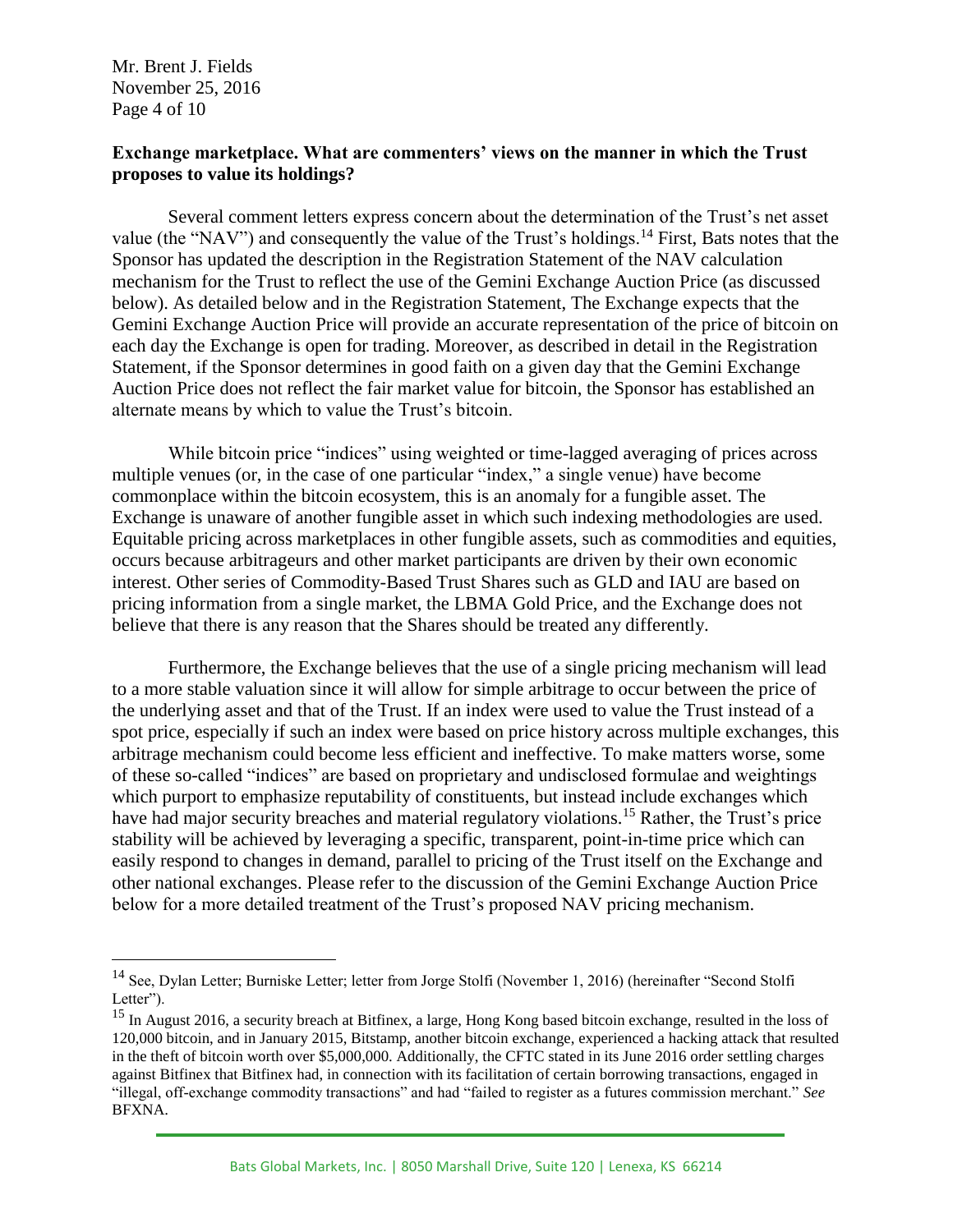Mr. Brent J. Fields November 25, 2016 Page 5 of 10

Another important consideration is market participants' ability to access and interact with the Gemini Exchange Auction Price. In addition to membership with the Exchange that subjects Members (as defined in Rule 1.5(n) of Bats BZX Exchange) to the panoply of Exchange rules, nearly all Members are also members of other national exchanges and FINRA-registered broker dealers who also fall under the regimes of other federal regulators. As such, these organizations must comply with strict regulations and must adhere to internal compliance policies. The exchange operated by the Custodian, adheres to standards of oversight and regulation, as detailed in the most recent amendment to the Proposal $16$  and the most recent amendment to the Trust's Registration Statement.<sup>17</sup> Furthermore, the Custodian is chartered as a limited purpose trust company under existing New York State law, with full responsibilities and obligations as a fiduciary and custodian of digital assets. It is critical that all national exchange members and regulated financial institutions be able to participate in the pricing mechanism to be used by the Trust, undeterred by concerns of inadvertently contributing to money laundering, violations of federal regulations, including the Bank Secrecy Act,  $^{18}$  and other unlawful activity.

## **3. According to the Exchange, the Gemini Exchange is a Digital Asset exchange owned and operated by the Custodian and is an affiliate of the Sponsor. What are commenters' views regarding whether any potential conflict of interest or other issue might arise due to the relationship between entities such as the Sponsor, the Custodian, and the Gemini Exchange?**

Conflicts of interest, if not clearly disclosed and managed properly, can dramatically and irreparably harm investor confidence in investment vehicles. In the case of the proposed Trust, these relationships are fully disclosed, both in the most recent amendment to the Proposal<sup>19</sup> and the most recent amendment to the Trust's Registration Statement.<sup>20</sup> The Sponsor is responsible for compensating the Custodian out of its Sponsor Fee, so there is no separate charge borne by investors. In addition, the Gemini Exchange will supply the Gemini Exchange Auction Price to the Trust at no charge. Furthermore, it is not uncommon in similar products for affiliated entities to occupy multiple service provider roles. In the case of the proposed Trust, the participation of wholly unaffiliated service providers, namely State Street Bank and Trust Company as administrator and transfer agent, Burr Pilger Mayer, certified public accountants, as auditor (the "Auditor"), and Delaware Trust Company as trustee, mitigates any potential conflicts.

<sup>16</sup> *See* supra note 3.

<sup>17</sup> *See* supra note 13.

<sup>18</sup> *See* 31 U.S.C. 5311 et seq.

<sup>19</sup> *See* supra note 3.

<sup>20</sup> *See* supra note 13.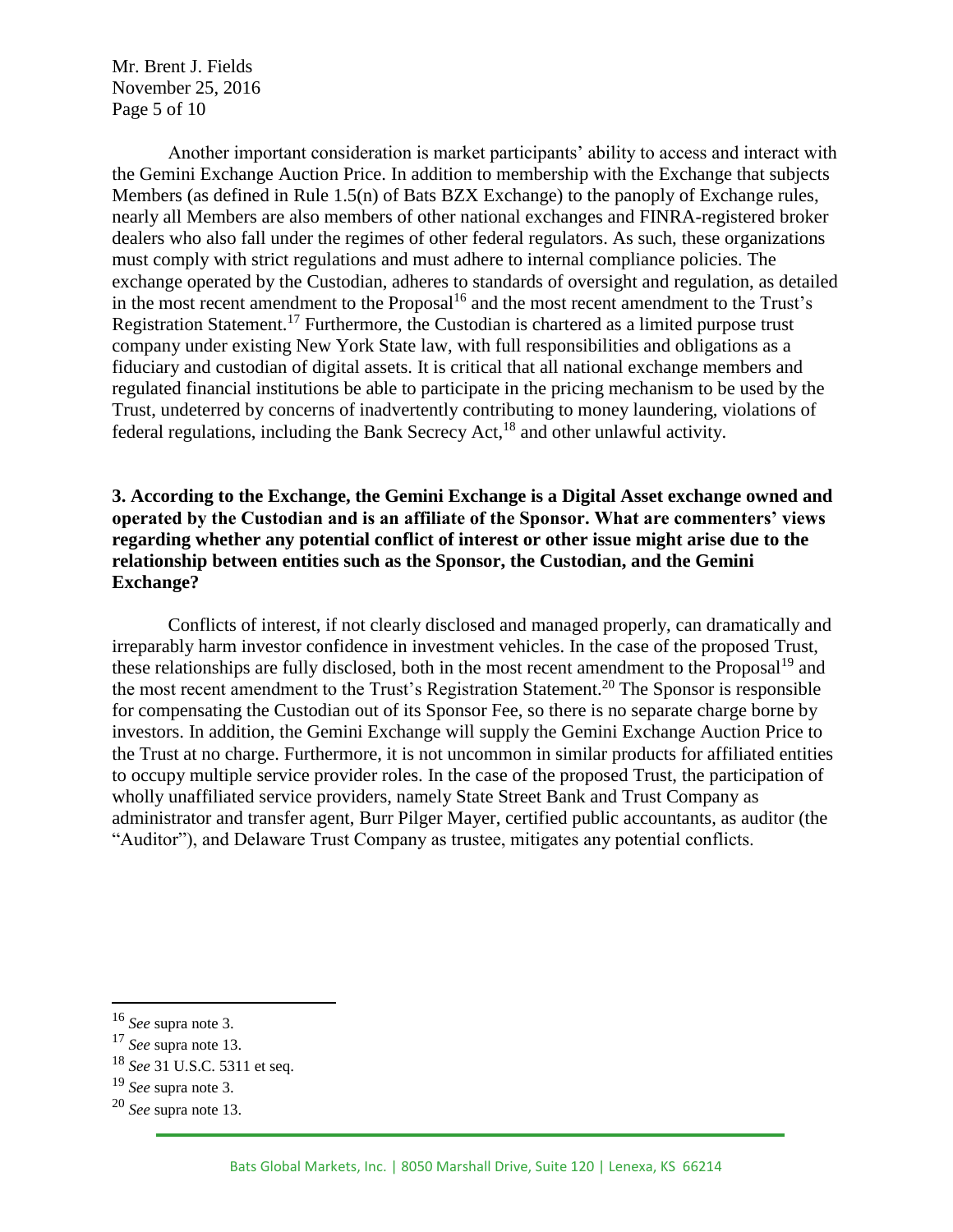Mr. Brent J. Fields November 25, 2016 Page 6 of 10

The hypothetical scenarios proposed by one of the commenters<sup>21</sup> are explicitly prohibited by federal regulation,<sup>22</sup> state regulation,<sup>23</sup> and the Supervisory Agreement between the Custodian and the NYSDFS, and may represent a misunderstanding of extant regulatory framework. The degree to which the NYSDFS oversees and audits the Custodian as a licensed fiduciary makes improprieties very unlikely; they would be punishable by revocation of the trust company's charter, civil prosecution, and criminal prosecution.<sup>24</sup> Moreover, as discussed below, monthly "proof of control" audits performed by the Auditor will verify both the quantity of bitcoin held by the Trust and the Custodian's control over that quantity of bitcoin. In addition, the Auditor will audit the financial statements and other regulatory filings of the Trust, and the Custodian has engaged an independent auditor to evaluate many of its own internal policies and controls.

## **4. According to several commenters, there is a need for the Exchange to provide additional information regarding "proof of control" auditing, multisig protocols, and insurance with respect to the bitcoins held in custody on behalf of the Trust, in the interest of adequate security and investor confidence in bitcoin control. What are commenters' views on these recommendations regarding additional security, control, and insurance measures?**

Bats agrees with several commenters<sup>25</sup> that security and control of the Trust's bitcoin are important topics for potential investors in the Trust, and these topics, including further clarification of the Custodian's "multisig" protocols and "proof of control" audits, are presented in the most recent amendment to the Proposal<sup>26</sup> and the most recent amendment to the Registration Statement, $27$  with additional detail not disclosed in prior filings:

. . . the Custodian's Cold Storage System generates, stores, and manages the private keys that control the Trust's bitcoin onboard hardware security modules ("HSMs") for the lifetime of each private key. The Cold Storage System only uses HSMs that have achieved a rating of FIPS PUB 140-2 Level 3 (or higher). HSMs (each, a "Signer") are tamper-resistant computers used by the Custodian to digitally sign (i.e., authenticate) any transfer of the Trust's bitcoin. All Signers are stored, as well as backed up, in various geographically distributed, access-controlled facilities throughout the United States. In addition, the Custodian's Cold Storage System utilizes multiple-signature ("Multisig") technology with a "2-of-3" signing design that requires a signature from at least two (2) of three (3) potential Signers in order to move the Trust's bitcoin. This provides both security against attacks and tolerance to losing access to a minority of facilities or private keys, thereby eliminating single points of failure. In addition, the operation of a Signer requires the

 $\overline{a}$ 

<sup>26</sup> *See* supra note 3.

<sup>27</sup> *See* supra note 13.

<sup>21</sup> *See* Burniske Letter at 9.

<sup>&</sup>lt;sup>22</sup> *See, e.g.*, 7 U.S.C § 2(c)(2)(D), which generally prohibits leveraged or margined retail transaction of commodities by unregistered entities; 15 U.S.C. § 78g(d), which generally prohibits extension of margin trading of securities by unregistered entities;

<sup>23</sup> *See* supra note 7.

<sup>24</sup> *See, e.g.*, NY Banking Law § 40 *et seq*., which enumerates violations and details penalties, including revocation of license and suspension of activities.

<sup>25</sup> *See* Second Stolfi Letter, Burniske Letter, Lethuillier Letter, Delehanty Letter, Dylan Letter, and letters from Michael B. Casey (July 31, 2016) (hereinafter, "First Casey Letter"), Erik A. Aronesty, Sr. (August 2, 2016) (hereinafter, "Aronesty Letter"), and Michael B. Casey (November 5, 2016) (hereinafter, "Second Casey Letter").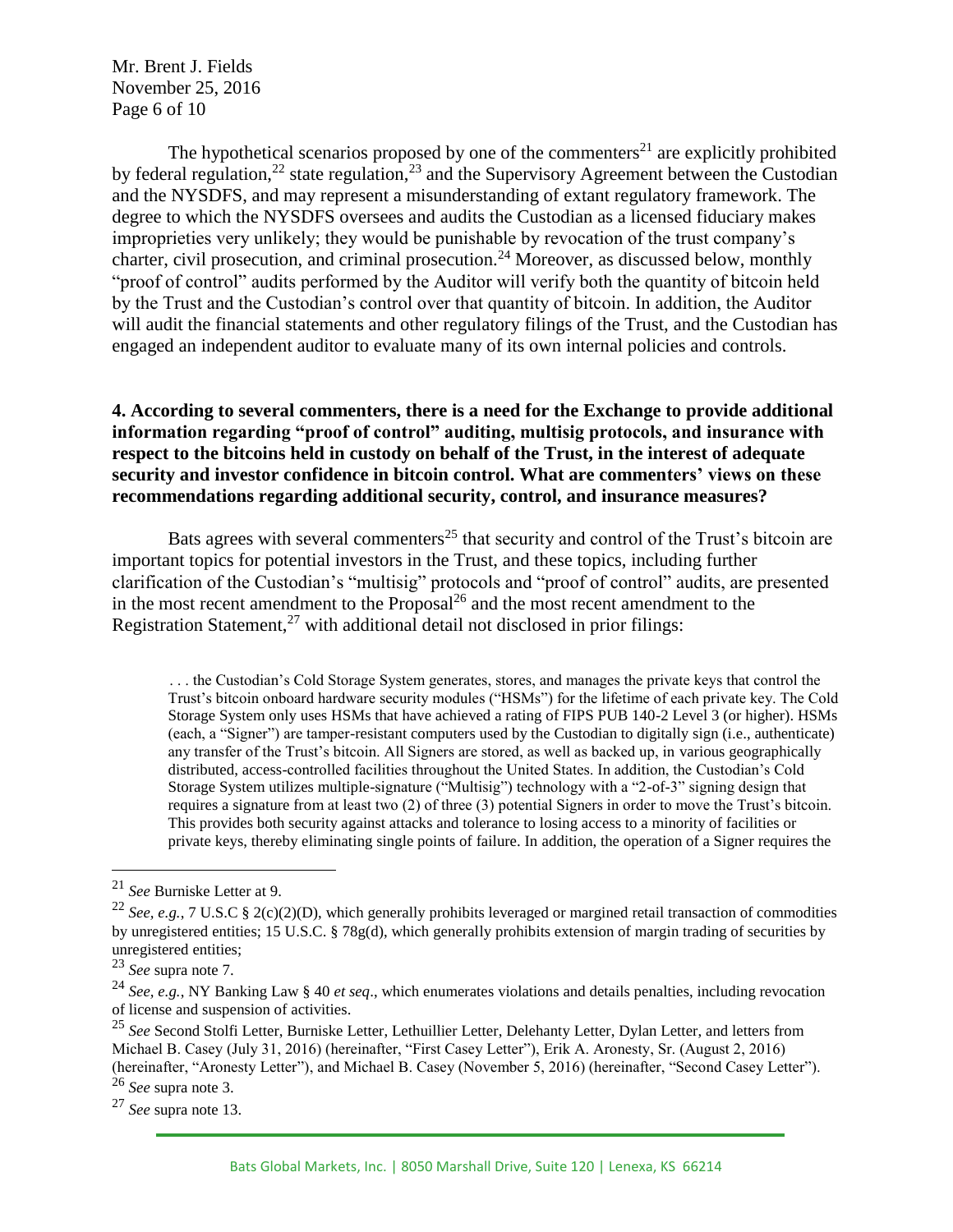Mr. Brent J. Fields November 25, 2016 Page 7 of 10

> coordinated actions of multiple individuals (each a "Signatory") to protect against insider malfeasance. All Signatories have undergone background checks by a third-party vendor and are subject to, with or without the Signatory's knowledge, ongoing background checks at the discretion of the Custodian. All Signatories have been fingerprinted, and all fingerprint cards and accompanying information are retained by the Custodian for the duration of the Signatory's tenure and for a minimum of three (3) years thereafter. Lastly, the Cold Storage System is comprised of hardware that is sourced from multiple, diverse manufacturers to guard against supply-chain risks.

> The Custodian's Cold Storage System was purpose-built to demonstrate "proof of control" of the private keys associated with its public Bitcoin addresses. More specifically, the Custodian can use Signers to sign a specific message chosen by the Custodian that references a current event (i.e., to prove recency), thereby proving control of the private keys associated with the public Bitcoin addresses in which the Trust's bitcoin are held. This allows the Custodian to evidence control of the Trust's assets periodically during audits ondemand and without necessitating the transfer of any of the Trust's bitcoin.<sup>28</sup>

> The Sponsor has adopted several control procedures in addition to the safety features integral to the Cold Storage System's design. For example, the Custodian will engage an independent audit firm to periodically audit the Custodian's Cold Storage System protocols and internal controls ("Internal Controls Audit"), and report to the Custodian at least annually on such matters. Additionally, the Sponsor and the Custodian have engaged an independent audit firm to verify that the Custodian can demonstrate "proof of control" of the private keys that control the Trust's bitcoin ("Proof of Control Audit") on a monthly basis.<sup>29</sup>

At this time, the Sponsor has not identified any feasible insurance product for the Trust, and as accurately noted by one commenter,  $30 \sin \theta$  existing commodity-based ETPs also lack full insurance.

**5. A commenter notes that the Gemini Exchange has relatively low liquidity and trading volume in bitcoins and that there is a significant risk that the nominal ETP share price "will be manipulated, by relatively small trades that manipulate the bitcoin price at that exchange." What are commenters' views on the concerns expressed by this commenter? What are commenters' views regarding the susceptibility of the price of the Shares to manipulation, considering that the NAV would be based on the spot price of a single bitcoin exchange? What are commenters' views generally with respect to the liquidity and transparency of the bitcoin market, and thus the suitability of bitcoins as an underlying asset for an ETP?**

Since the October 12 Order, other commenters $31$  have similarly expressed concerns about price manipulation. One commenter aptly notes that "it is not uncommon to see a very small amount of physical trades determine the base price for a much larger paper market . . . for example Brent Crude."<sup>32</sup> The Exchange agrees that less liquid markets, such as the market for bitcoin, may be more manipulable, but believes that, for the reasons laid out below, such

<sup>28</sup> Supra note 13 at 85.

 $29$  Supra note 13 at 86.

<sup>30</sup> *See* Burniske Letter at 11, citing a recent 10-K filing for SPDR Gold Trust ("GLD").

<sup>31</sup> *See* Second Stolfi Letter, Delehanty Letter, and Dylan Letter.

<sup>&</sup>lt;sup>32</sup> Delehanty Letter at 2.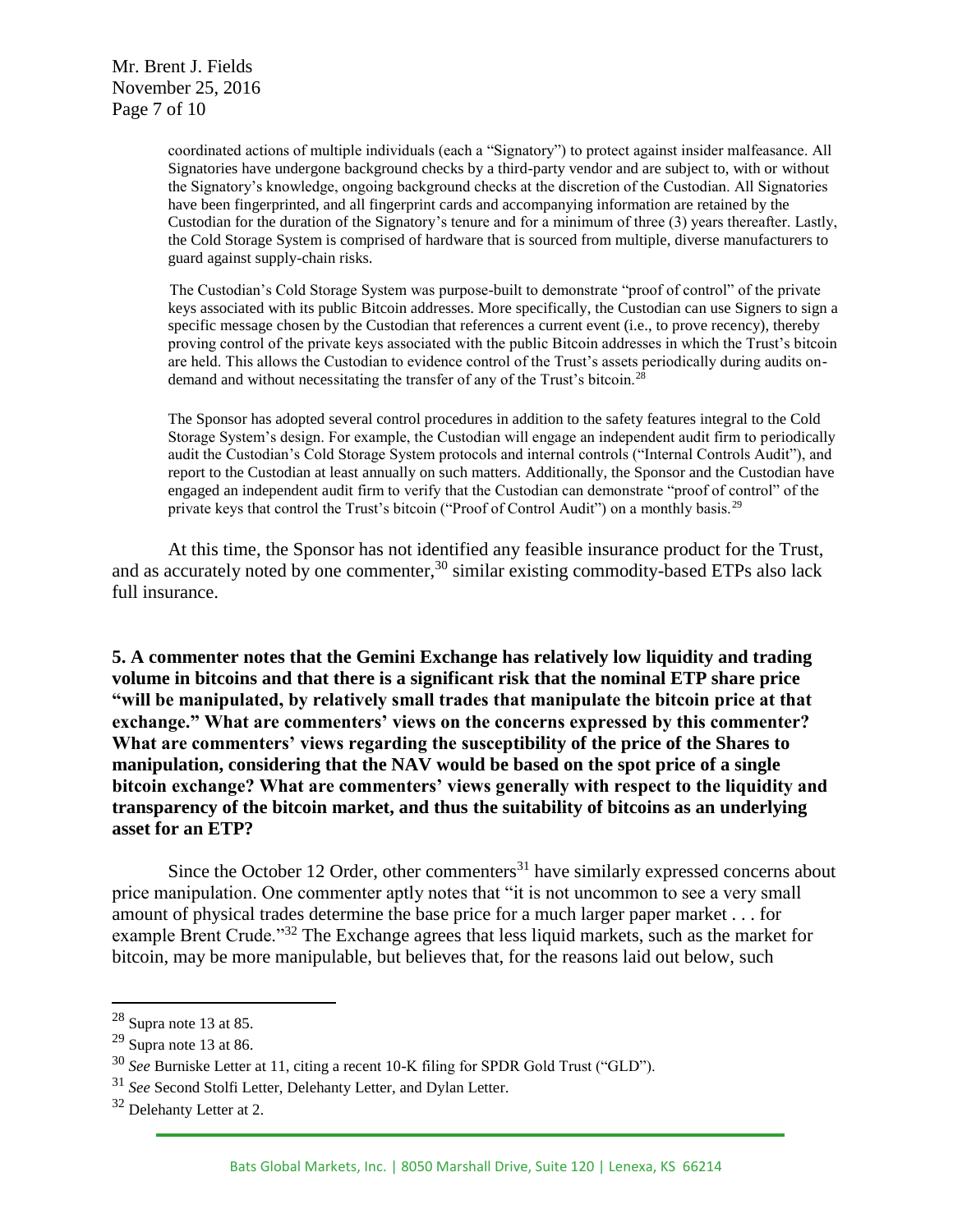Mr. Brent J. Fields November 25, 2016 Page 8 of 10

concerns are mitigated as it relates to the Shares of the Trust and trading activity on the Gemini Exchange.

Each of the most recent amendments to the Proposal<sup>33</sup> and the Registration Statement<sup>34</sup> note that the NAV of the proposed Trust will be based on the Gemini Exchange Auction Price:

At 4:00 pm. Eastern Time every day, the Gemini Exchange conducts a two-sided auction which is open to all exchange customers. Similar to the closing auction on Bats and other U.S. equities exchanges, the auction process incorporates both auction-only and continuous trading book orders to find a single price at which the most interest is eligible to trade (sometimes called "Walrasian equilibrium"). Because indicative auction pricing is published publicly throughout the ten (10) minutes prior to the auction, this mechanism allows participants to engage in thorough price discovery while concentrating liquidity and trading volume at a single moment each day.<sup>35</sup>

The mechanism for this auction is extremely similar to the one leveraged for the Exchange's own Opening and Closing Auctions.<sup>36</sup> This mechanism, which allows full and transparent participation from all Gemini Exchange participants in the price discovery process, leverages mechanics which have proven over the years to be robust and effective on the Exchange and other national listing exchanges in both liquid and illiquid securities alike. Moreover, because the timing of the Gemini Exchange Auction coincides with the Exchange's Closing Auction, efficient real-time arbitrage between the closing price of the Trust and the Gemini Exchange Auction Price will be prevalent and will lead to resilient and effectual pricing of both the Trust and the underlying bitcoin asset, and lead to convergence between the Trust's closing price and its NAV. At least one commenter agrees with this viewpoint.<sup>37</sup>

On average, the daily Gemini Exchange Auction already transacts a volume greater than the proposed creation basket size (each Share represents approximately one tenth bitcoin and a creation basket is 10,000 Shares) for the Trust (approximately 1,000 bitcoin, as noted in the Registration Statement). This illustrates its viability as the pricing source for the NAV of the proposed Trust.

Furthermore, as noted in the most recent amendment to the Proposal<sup>38</sup> and the most recent amendment to the Registration Statement,<sup>39</sup> the Gemini Exchange Auction Price typically deviates very little from the prevailing price on other bitcoin exchanges at that time, providing empirical evidence that this pricing is consistent with other pricing sources: "Since launching on September 21, 2016 and through October 14, 2016, on [days on which the Exchange is open for trading], the Gemini Exchange Auction Price...has deviated from the median price of all U.S.-

<sup>33</sup> *See* supra note 3.

<sup>34</sup> *See* supra note 13.

 $35$  Supra note 13 at 3.

<sup>36</sup> *See* Rule 11.23 of Bats BZX Exchange et eq..

<sup>37</sup> *See* Delehanty Letter at 2. "The volume in the recent Gemini [Exchange Auction] seems (https://gemini.com/auction-data/) to be of reasonable size…"

<sup>38</sup> *See* supra note 3.

<sup>39</sup> *See* supra note 13.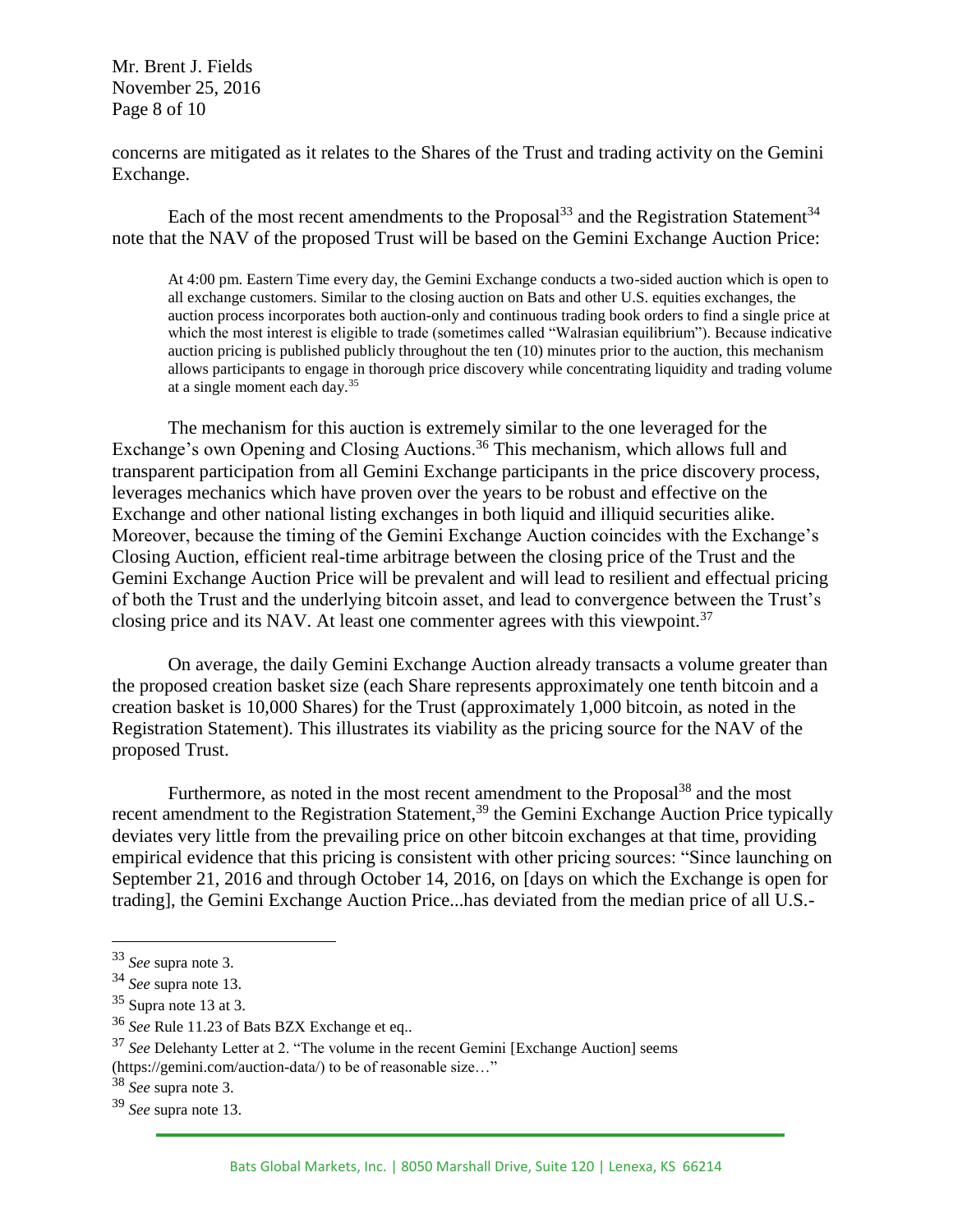Mr. Brent J. Fields November 25, 2016 Page 9 of 10

based Bitcoin Exchanges by 0.12% on average and 0.52% at most."<sup>40</sup> This trend has continued, with the average deviation remaining approximately  $0.12\%$  through November 18, 2016.<sup>41</sup>

**6. The Exchange asserts that the widespread availability of information regarding Bitcoin, the Trust, and the Shares, combined with the ability of Authorized Participants to create and redeem Baskets each Business Day, thereby utilizing the arbitrage mechanism, will be sufficient for market participants to value and trade the Shares in a manner that will not lead to significant deviations between intraday Best Bid/Best Ask and the Intraday Indicative Value or between the Best Bid/Best Ask and the NAV. In addition, the Exchange asserts that the numerous options for buying and selling bitcoins will both provide Authorized Participants with many options for hedging their positions and provide market participants generally with potential arbitrage opportunities, further strengthening the arbitrage mechanism as it relates to the Shares. What are commenters' views regarding these statements? Do commenters' agree or disagree with the assertion that Authorized Participants and other market makers will be able to make efficient and liquid markets in the Shares at prices generally in line with the NAV? What are commenters' views on whether the relationship between the Gemini Exchange and the Trust's Sponsor and Custodian might affect the arbitrage mechanism?**

All intraday order book and trade information on the Gemini Exchange is publicly available through various electronic formats. This data is also redistributed by various online aggregators. Moreover, with the launch of the proposed Trust, the Sponsor is obligated to make important pricing data available in real time, as outlined in the most recent amendment to the Proposal:

The [Trust's] website will feature additional quantitative information for the Shares updated every 15 seconds throughout the Exchange's Regular Trading Session, including the prior Business Day's reported NAV, the Trust's Intraday Indicative Value or IIV (as defined below), the national best bid for the Trust's Shares ("NBB"), the national best offer for the Trust's Shares ("NBO"), the midpoint of the NBB and the NBO, and the discount or premium of this midpoint from the  $\rm{HV.}^{42}$ 

As noted above, the Gemini Exchange Auction typically already transacts a volume greater than the proposed creation basket size for the Trust, and would likely support the needs of APs to engage in basket creation or redemption. The global bitcoin marketplace has the potential to provide even more liquidity and be a source of APs' bitcoin for basket creation and hedging.

The Sponsor has asserted that it will only use the Gemini Exchange Auction to convert its bitcoin-denominated fee to U.S. dollars to cover expenses and will generally not engage in other trading of shares of the Trust or of bitcoin. The converted Sponsor's Fee should be a relatively

 $40$  Supra note 13 at 53.

<sup>&</sup>lt;sup>41</sup> Analysis of prices across U.S.-based bitcoin exchanges at 4:00 pm Eastern Time on Business Days based on publicly available data.

 $42$  Supra note 3 at 67.